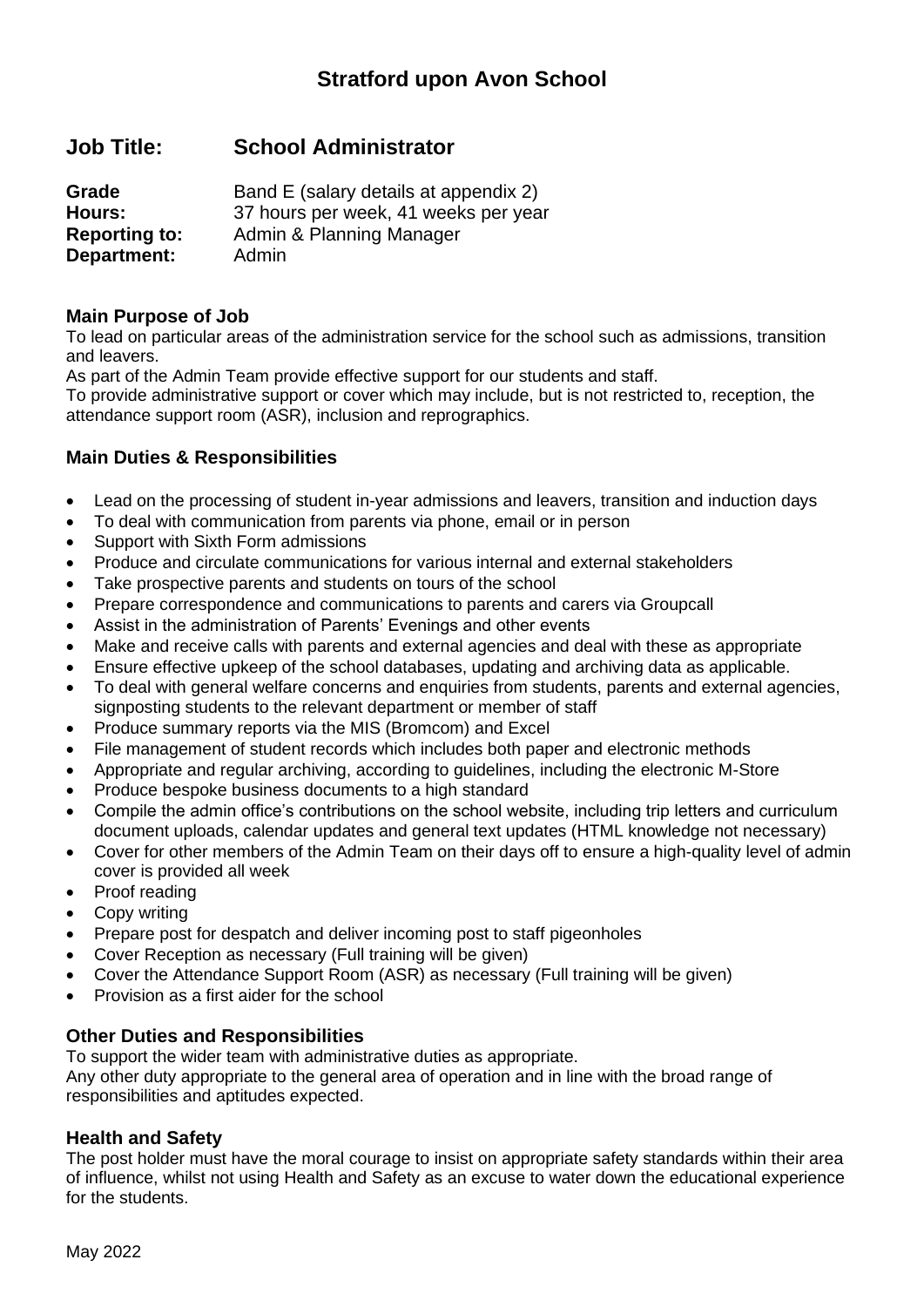### **General Entitlement to:**

- A clear management line and access to the immediate line manager.
- An annual performance review, which includes the setting of individual performance targets in line with the established school procedure.
- Time and opportunity for professional development, in an appropriate form.

#### **Requirements**

- The postholder is expected to comply with the provisions of the Data Protection Act 1998 and other relevant legislation. Any information they have access to, or are responsible for, must be managed appropriately and any requirements for confidentiality and security observed. Information must not be disclosed to any person or Authority, for example a parent or the Police, without observing the correct procedure for disclosure as set out in the school's Data Protection Policy and Procedure.
- Knowledge of and compliance with relevant school policies and procedures e.g. Health & Safety, No Smoking, Acceptable Use of the Internet, procedure to gain authorisation for expenditure, privacy policies, Child Protection etc.
- Willingness to undertake training /professional development in-house or externally.
- Participation in the performance management system in force for all staff.

#### **Notes**

- Stratford upon Avon School reserves the right to alter the content of the job description to reflect changes to aspects of the role, without altering the general nature of the role or level of responsibility.
- The responsibilities detailed are subject to the terms and conditions laid down in the Contract of Employment for Support Staff.
- The job description summarises an indicative range of duties, responsibilities and outcomes, but does not seek to imply the relative priorities or the proportion of time to be spent on each.

# **Appendix 1**

# **Support Staff Posts**

#### **Corporate**

- Support your line manager or team leader as required in maintaining a customer focus, efficient working, establishment and following of operating procedures, compliance with health and safety and other regulatory requirements, identifying desirable developments, and providing clear support in general for teaching and learning, student progress and wellbeing, and any external or collaborative arrangements with which the school is involved
- Contribute to the effective operation of support services
- Be prepared to share good practice with other schools and relevant bodies. This may include undertaking duties and work in other schools and at other locations
- As part of a team of support staff, provide assistance with the invigilation of examinations if required
- As a member of staff working in a school setting, have a duty to help keep young people safe and to protect them from sexual, physical and emotional harm and to take reasonable steps to ensure the safety and wellbeing of students

## **Working with Students**

- As part of a team of support staff, provide assistance with a variety of other provision if required, such as supervision of private study, accompanying school visits, general staff duties etc.
- Be prepared to engage in elements of guidance or instruction to students in line with specific job role, area of interest or expertise.

#### **Membership of Groups**

1. From time to time, take the opportunity to be involved in working groups, designed to enhance the learning or operational aspects of school life.